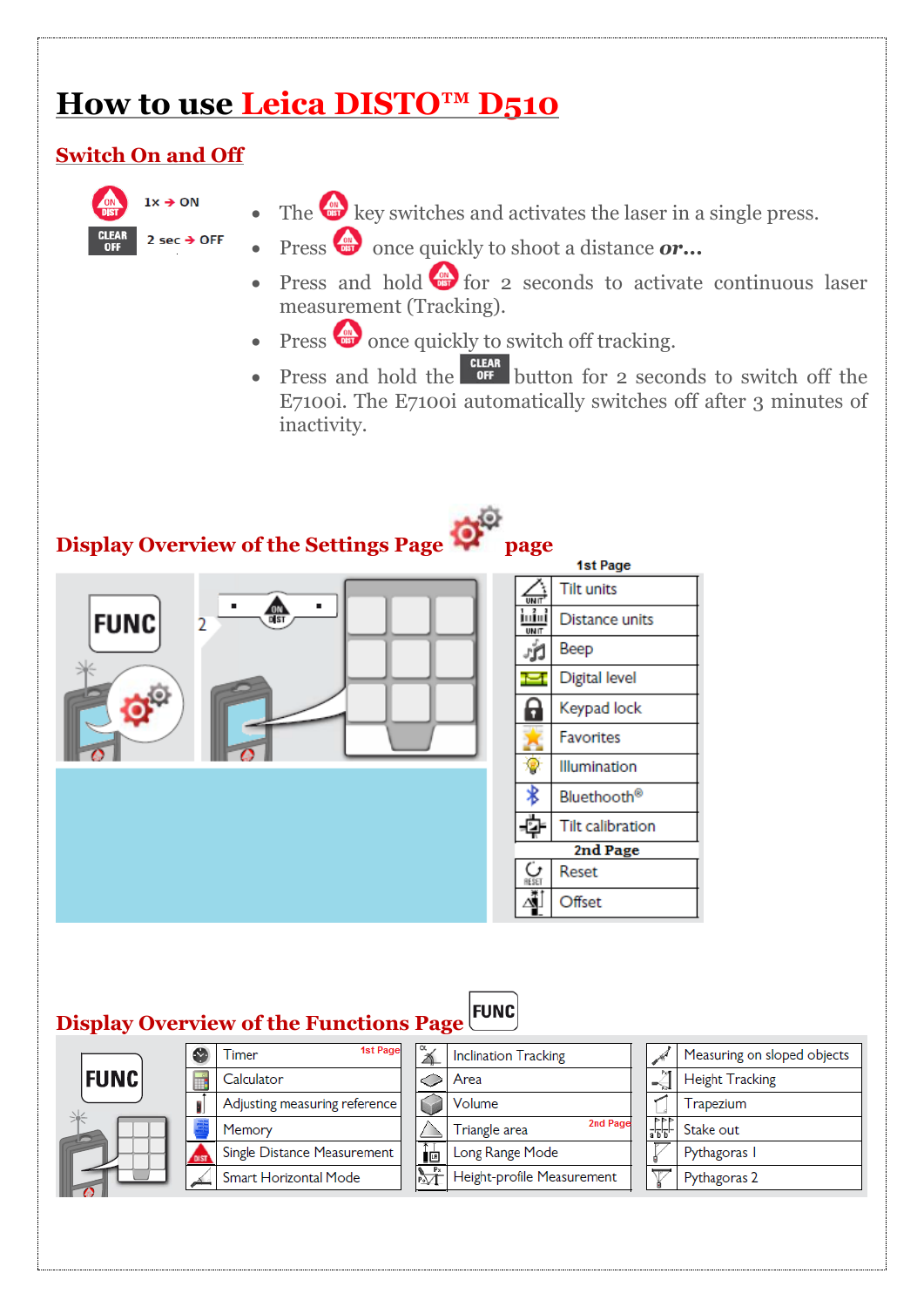# **Basic Operations**

# **Beep On/Off**

Turn the beep on/off as per your convenience.

 $\bullet$  Press the **EUNG** key once to reach the application screen. • Select the settings option from this screen by pressing the soft key



- $\bullet$  underneath the icon  $\bullet$ . • On this screen, \*\*Beep on/off icon **in** / is located at the *top right* of the display.
- Navigate to the icon using  $\blacktriangleleft\blacktriangleright$  keys to select for *Beep on/off.* Select the  $\mathbf{\vec{A}}$  icon using = key.
- Also toggle between  $\mathbf{A} \times \mathbf{B}$  with  $=$  key.

*\* Press to exit settings.*

*(\*\*selection screen example for reference)*



### $\blacksquare$  Digital level On/Off

Use the inbuilt digital level as and when required.



- $\bullet$  Press the **EUNG** key once to reach the application screen. • Select the settings option from this screen by pressing the soft key  $\bullet$  underneath the icon  $\phi^{\circ}$ .
- On this screen, *Digital level* icon  $\vec{E}$  /  $\vec{E}$  is located on the *middle left* of the display.
- Navigate to the icon using  $\blacktriangleleft\blacktriangleright$  keys to select for *Digital level on/off.* Select the  $\blacksquare$  icon using = key.
- Toggle between  $\mathbf{E} \& \mathbf{E}$  with  $=$  key.

*\* Press to exit settings.*

# **Display light/screen brightness**

Adjust the screen brightness as required.

 $\bullet$  Press the **EUNG** key once to reach the application screen.



- Select the settings option from this screen by pressing the soft key  $\frac{1}{2}$ underneath the icon  $\frac{1}{2}$
- **•** On this screen, (*brightness adjustment*) *illumination* icon **i** is located at the the *bottom right* of the display.
- Navigate to the icon using  $\leftrightarrow$  keys to select for *brightness adjustment*.
- $\bullet$  Select the **i**con using = key.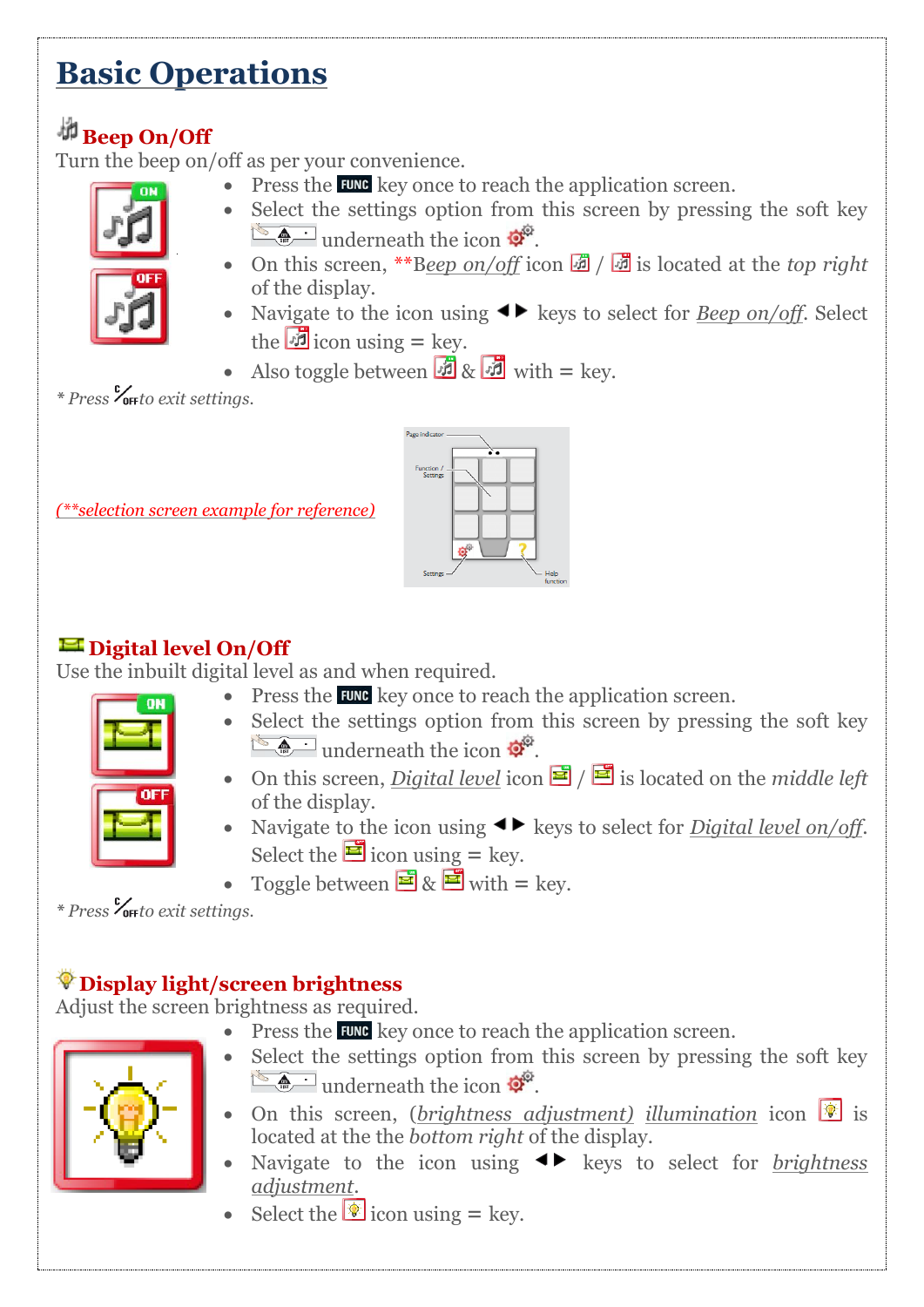Once selected, use the arrow keys to increase or decrease the

brightness from the provided 6 levels.

*\* Press to exit settings.*

# **Activate/de-activate keypad lock**

- 
- $\bullet$  Press the **EUNG** key once to reach the application screen.
- Select the settings option from this screen by pressing the soft key  $\bullet$  underneath the icon  $\bullet$ .
- On this screen, the <u>lock icon</u>  $\boxed{0}$  /  $\boxed{0}$  is located at the centre of the display.
- Navigate to the icon using  $\blacktriangleleft\blacktriangleright$  keys to select for *keypad lock on/off.* Select the  $\blacksquare$  icon by pressing  $=$  key.
- Toggle between  $\mathbf{G}$  /  $\mathbf{G}$  with = key.

*\* Press to exit settings.*

#### How to unlock keypad

Once the keypad lock system is activated, the device when switched on needs to be unlocked within 2 seconds after switching it on, or it will automatically switch off.

• Press the  $\vert \times \vert$  key within 2 seconds of switching on the device to unlock the key pad *(as it will indicate on the display)*.

# **Memory**

The device stores last 30 results by default.

- $\bullet$  To view the results stored in the memory, press the EUNE key once.
- Navigate to the memory  $\blacksquare$  icon with  $\blacktriangleleft\blacktriangleright$  keys, which is located on the *centre left* of the display.
- $\bullet$  Select this icon **U** using  $=$  key.
- Use navigation keys  $\blacktriangleleft\blacktriangleright$  to view multiple stored results.
- Press the soft keys **A** underneath icons  $\mathbf{w} \times \mathbf{F}$  for deleting memory and using the displyed value for further actions respectively.

### **Timer (Self trigger) or Auto release**

Timer is used for self triggering the measuremnt once the laser is activated. The delayed release is recommended for precise aiming, e.g. for long distances, as it avoids shaking of the device while pressing the measurement key.

- $\bullet$  To set the Timer, press the **FUNC** key once.
- Navigate to the Timer icon  $\bullet$  with  $\bullet$  keys, which is located at the *top left* of the display.
- On Timer selection, you reach the screen displayed as  $\frac{2 \text{ sec}}{0}$
- $\bullet$  Select the time from the provided options with the help of navigation  $\blacktriangleleft \blacktriangleright$  keys.
- $\bullet$  To confirm setting press  $=$  key.
- **Press**  $\frac{d\mathbf{r}}{d\mathbf{r}}$  key once to aim the laser.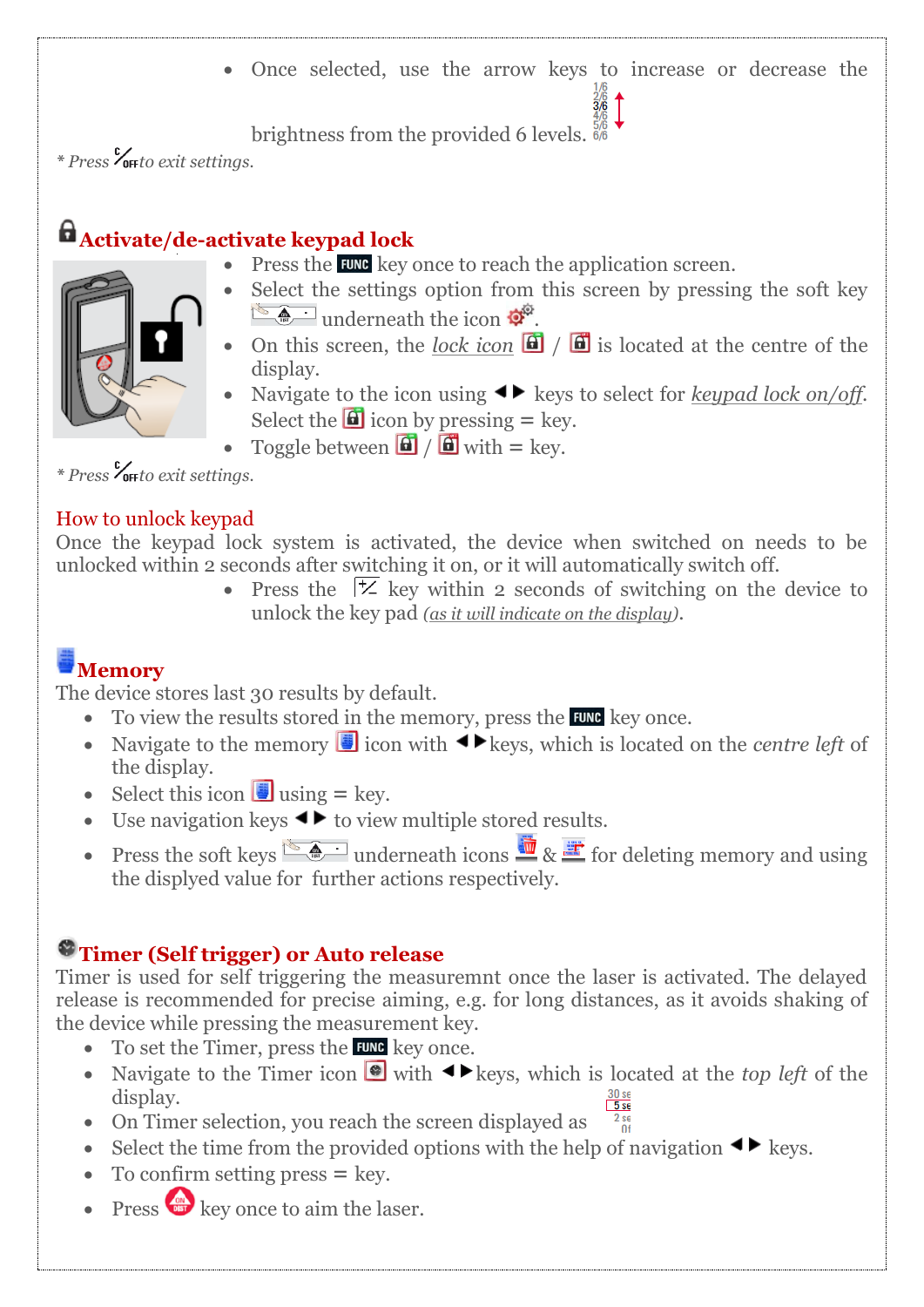$\cdot$  Press  $\bullet$  key again to start the timer.

# **Calculator**

- **III**
- $\bullet$  Press the **EUNG** key once to reach the application screen.
- On this screen the *Calculator* icon is located at the *top centre* of the display.
- Navigate to the **i**con using  $\blacklozenge$  keys for *Calculator*. Select the **i** icon using  $=$  key.

### **Reset**

Reset setting returns the device to its factory settings. All customization and stored memory is lost.

- Press the **EUNG** key once to reach the application screen.
- Select the settings option from this screen by pressing the soft key underneath the icon  $\mathbf{C}^{\mathcal{D}}$
- Move to the 2<sup>nd</sup> page of the settings with the help of  $\blacktriangleleft \blacktriangleright$  keys.
- On this screen, *reset setting* icon  $\mathbb{Q}$  is loacted at the *top centre* of the display.
- Navigate to the icon using  $\blacktriangleleft$  keys to select for *reset setting*. Select the  $\lceil \frac{1}{2} \rceil$  icon using  $=$ key.
- Use soft keys under  $\checkmark$  or  $\checkmark$  to confirm reset or cancel respectively.

# **相**Offset

Offset setting allows you to add or subtract a set value automatically to or from all measurements.

- Press the **EUNG** key once to reach the application screen.
- Select the settings option from this screen by pressing the soft key  $\bullet$  underneath the icon  $\mathbf{C}^{\mathcal{D}}$
- Move to the 2<sup>nd</sup> page of the settings with the help of  $\blacktriangleleft \blacktriangleright$  keys.
- On this screen, *Offset setting* icon  $\mathbf{A}$  is located at the *top left* of the display.
- Navigate to **i** icon using  $\blacktriangleleft$  keys to select for *offset setting*. Select the **i** icon using **=** key.
- Use  $\blacktriangleleft \blacktriangleright \& \blacklozenge$  keys to adjust the value.
- Use soft key  $\bullet$  under **v** icon to confirm *or*...
- Reset the value to **0.00**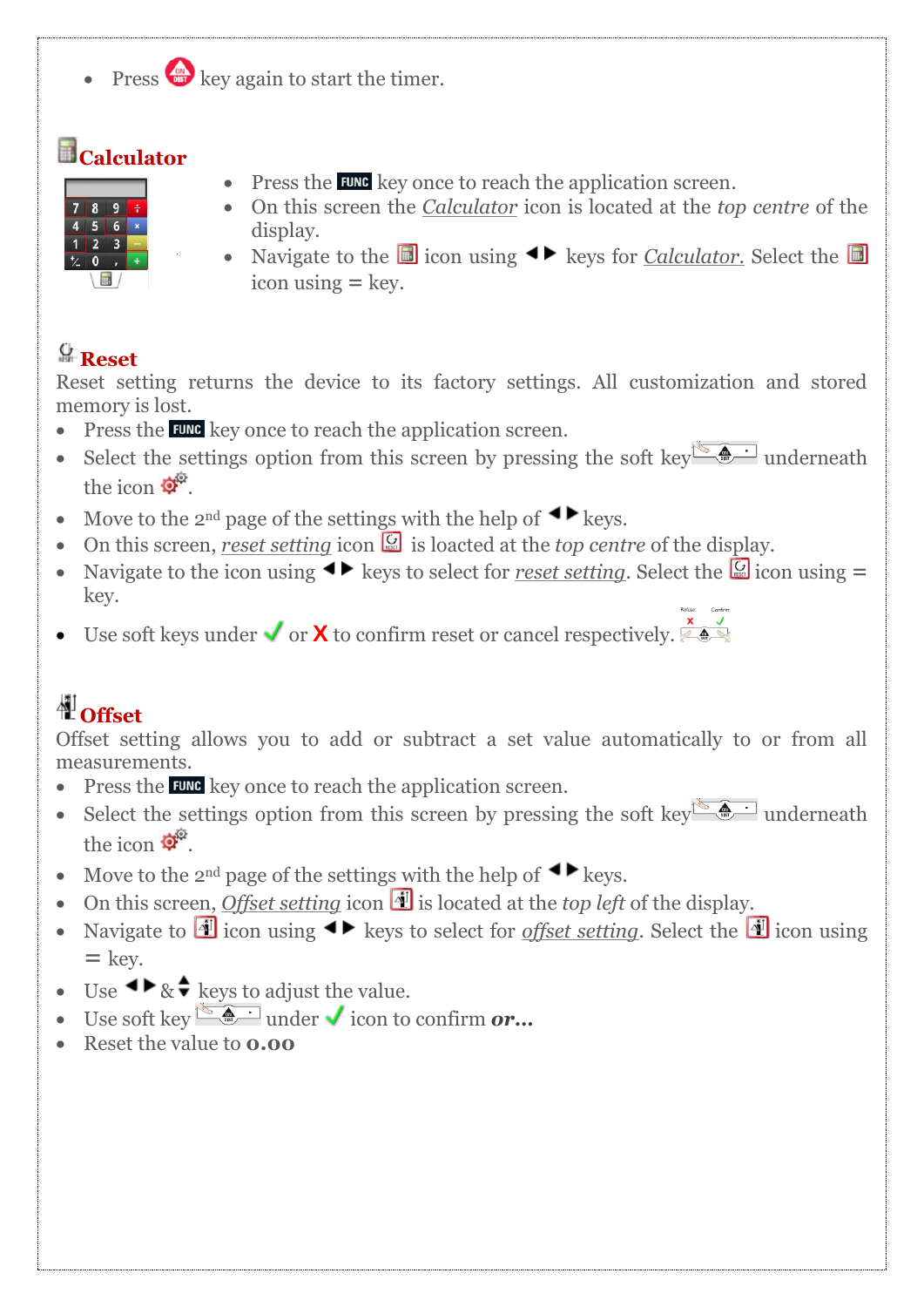# **Advance operations**

### **Personalized favourites**



- $\bullet$  Press the **EUNG** key once to reach the application screen.
- Select the Settings option from this screen by pressing the soft key  $\sqrt{\frac{1}{\omega}}$  underneath the icon  $\phi^{\alpha}$ .
- On this screen, *Personalized favourites (a star shaped icon)* is loacted at the bottom centre of the display.
- Navigate to the **ight** icon using  $\blacktriangle$  keys, to select for Personalized *favourite*. Select the **i** icon using  $=$  keys.
- Select your favourite functions and add them to your personal list.

# **Activate/de-activate Bluetooth**

DISTO™ D510 includes **Bluetooth® Smart (V4.0)** capability that will allow it to *automatically* send measurements to your tablet or phone. Check out the **[Leica DISTO™](http://disto.ddev.oomphcloud.com/leica-disto-app-directory/#app_directory)  [App Directory](http://disto.ddev.oomphcloud.com/leica-disto-app-directory/#app_directory)** to see results on your *Android, iOS or Windows* devices.

 $\bullet$  Press the **EUNG** key once to reach the application screen.



- Select the Settings option from this screen by pressing the soft key  $\bullet$  underneath the icon  $\bullet$ .
- On this screen, *Bluetooth icon* **8**/ **8** is located at the *centre right* of the display.
- Navigate to the icon using  $\blacktriangleleft\blacktriangleright$  keys to select for Bluetooth. Select the  $\bullet$  icon using = key.
- Toggle between  $\mathbb{Z}_8$   $\mathbb{Z}_9$  using = key.

*\*Also Bluetooth switches off as soon as the laser distance meter is switched off.*

Leica DISTO<sup>™</sup> sketch app.  $\bullet$  is an ideal interface between the Leica DISTO<sup>™</sup> with Bluetooth® and a smart phone, tablet or Windows computer. This allows sketches, photographs and Excel lists with dimensions to be created quickly. The data is subsequently able to be sent directly to the office by e-mail.

Download the Leica DISTO<sup>™</sup> sketch app.  $\blacktriangleright$  from:

iOS - <https://itunes.apple.com/in/app/disto-sketch/id580422524?mt=8>

Android - <https://play.google.com/store/apps/details?id=de.ffuf.leica.sketch&hl=en>

# **Changing distance Units**

Leica Disto  $\overline{X_5}$ 10 is provided with the stock of units that you can change as per your requirement. Change from meter to feet to inches, per your convenience.

 $\bullet$  Press the FUNG key once and you reach the application screen.

| $10.0000 \text{ m} + 0.00 \text{ ft}$ |                                     |                                                                                                    |
|---------------------------------------|-------------------------------------|----------------------------------------------------------------------------------------------------|
|                                       | 0.000 m 0'00" 1/32                  | • Select the Settings option $\mathcal{Q}^{\mathcal{P}}$ from this screen by pressing the soft key |
| $0.00 \text{ m}$   0.00 in            |                                     | underneath the icon                                                                                |
|                                       | $0 \text{ mm}$ $0 \text{ in } 1/32$ |                                                                                                    |
|                                       | 0.000yd                             |                                                                                                    |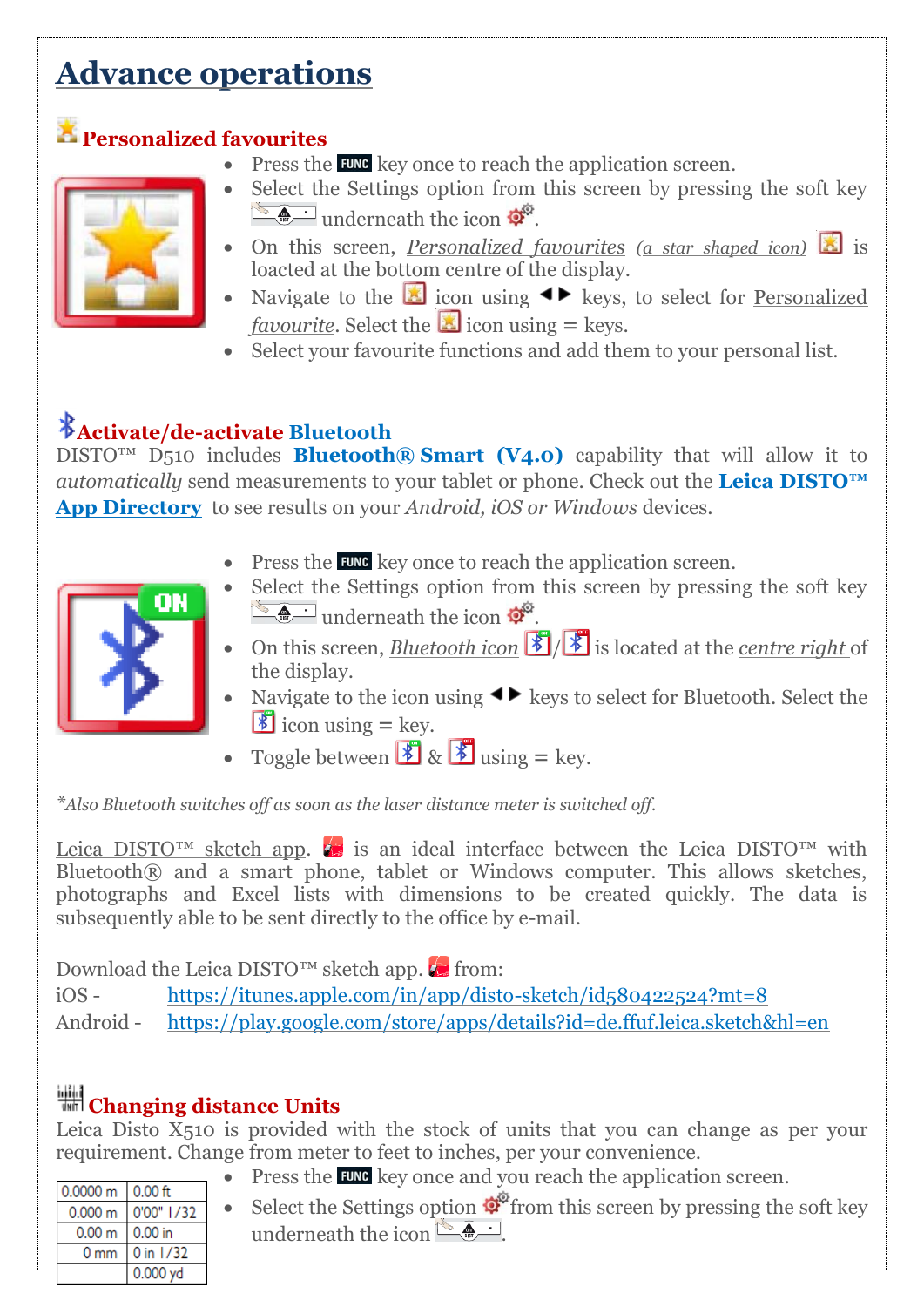- On this screen, *Distance Units* icon **is also to a set of** *center* of the display.
	- Navigate to the  $\blacksquare$  icon using  $\blacktriangleleft\blacktriangleright$  keys to select for *Distance Units*.
	- $\bullet$  Select the **i**con using = key.
	- Choose from the below listed units  $\hat{\mathbf{\cdot}}$  keys. **0.00 m 0.00 ft**

| 0.00 <sub>m</sub> |  |
|-------------------|--|
| 0.000 m           |  |
| 0.0000 m          |  |
| $0.0$ mm $0'$     |  |

# **Changing Tilt Units**

You can also change the Tilt unit setting as well to measure your triangle angles.

 $\bullet$  Press the **EUNG** key once to reach the application screen.

**0.000 m 0.00 in 01/32 in 0.0 mm0' 00" 1/32**

- ± 90.0° 0.00 %  $\pm$  180.0 $^{\circ}$  0.0 mm/m 360.0° 0.00 in/ft
- Select the Settings option  $\mathcal{L}^{\mathcal{L}}$  from this screen by pressing the soft key underneath the icon  $\left[\begin{array}{cc} \bullet & \bullet \\ \bullet & \bullet \end{array}\right]$
- On this screen, *Tilt Units* icon  $\mathbb{Z}$  is located at the *top left* of the display.
	- Navigate to the  $\triangle$  icon using  $\blacklozenge$  keys, to select for *Tilt Units*.
	- $\bullet$  Select the  $\bigcirc$  icon using = key.
	- Choose from the below listed units  $\mathbf{\hat{P}}$  keys.

| $360.0^{\circ}$  | $0.00\%$           |
|------------------|--------------------|
| $+180.0^{\circ}$ | $0.0 \text{ mm/m}$ |
| $+90.0^{\circ}$  | $0.00$ in/ft       |

# **Adjusting measuring reference/tripod**

Custom your D510 to measure the distance from its *front, rear, middle or the tripod thread of the device*.

1. Each time the device is switched on, the display shows the *default* or the *standard*

*mode as*  $\mathbb{I}$  which means that the distance is being measured from the <u>back of the</u> *device* .

*You can further change the settings by pressing*  $\prod$  *under the EUNE screen to adjust the mode to either*

2.  $\overrightarrow{ }$  - Measurement from the front of the device,

 $\mathbf{a}$  - *Lock icon* = permanently

 $\Box$  - Measurement from the tripod thread of the device.

#### How to adjust the measuring reference

- $\bullet$  Press the **EUNG** key once to reach the application screen.
- Select the *Adjust measurement application* from the *top right* section by pressing  $\Box$ .
- $\bullet$  Select the **i** icon using = key.
- Choose from provided: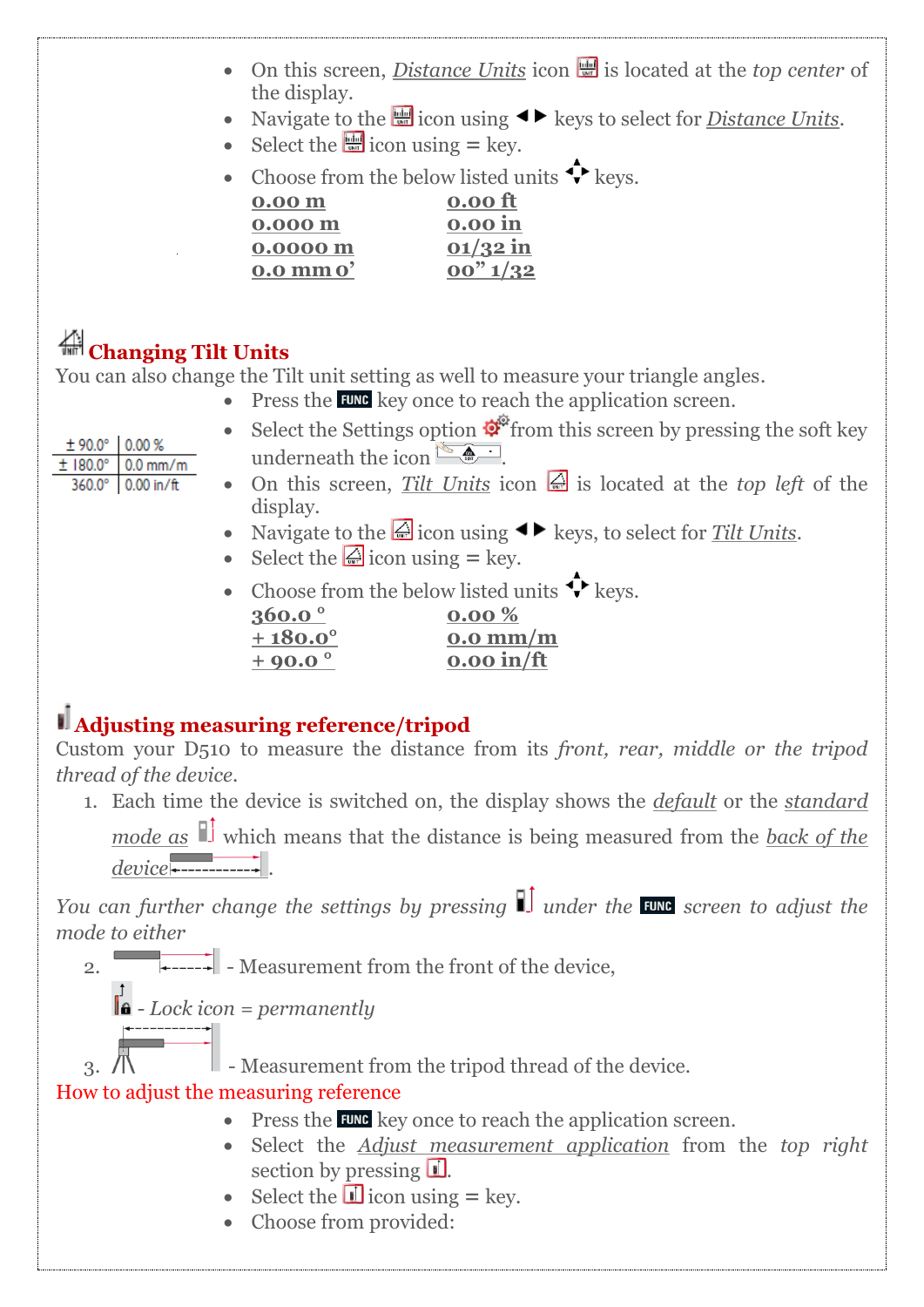*from the front, back, middle or tripod thread of the device.* 

*\* Once the device is switched off, reference goes back to standard setting (i.e. rear of the device)*

# **Adjusting/Standardising/Calibration of tilt sensor (Tilt Calibration)**

- Press the **FUNG** key once to reach the application screen.
- Select the Settings option from this screen by pressing the soft key  $\frac{1}{2}$ underneath the icon  $\frac{1}{2}$
- On this screen, *Tilt calibration* icon  $\Phi$  is located at the *bottom left* of the display.
- Navigate to the  $\bigcirc$  icon using  $\blacktriangleleft$  keys to select for *Tilt calibration*. Select the  $\Phi$  icon using  $=$  key.

*\* Press to exit settings.*

### **(Also)**

Follow these quick 6 steps to adjust or calibrate your device in case of an unlikely discrepancy.

*As indicated on the device display:*

- *Place the device on an absolute flat surface with its display up and press*.
- *Next rotate it by 180° and place the device on the surface as it was and press*  $\bigcirc$  *again.*
- *Next stand the device up on a horizontal surface and press*.
- As indicated rotate the device 180<sup>°</sup>in its vertical position and press  $\bigcirc$  again.
- *Next place the device upside down as shown in the picture on the left and press*.
- *Rotate the device again by 180° and place it on the surface and press*.

*\*The device calibration is complete.*

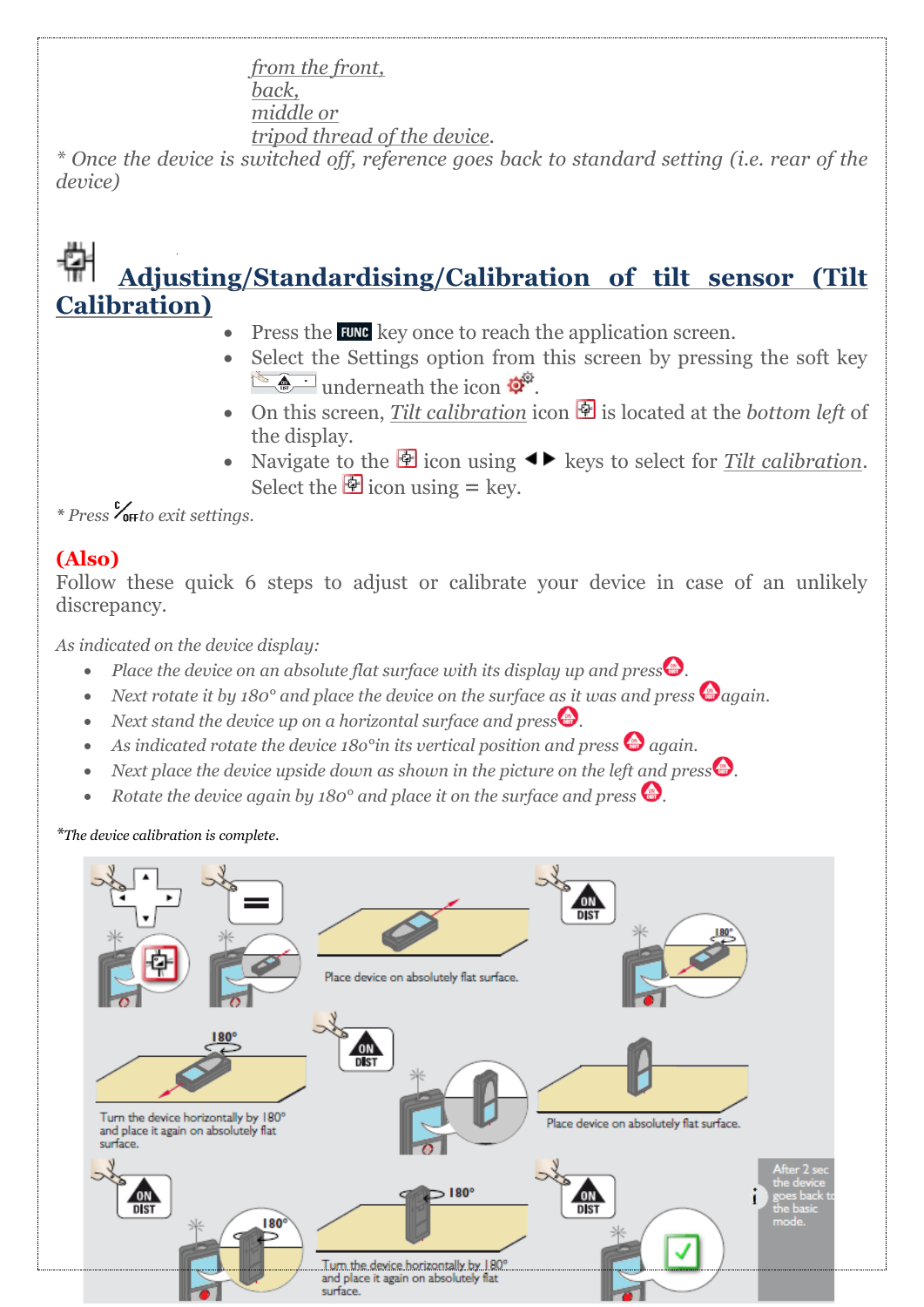# **Basic device Applications**

#### **Straight line single distance measurement**

Basic usage is quite simple.



- To begin, press the  $\bullet$  key once to switch the laser on and aim at your target.
- Pressing  $\bullet$  again records the measurement and shows the result on the device display.

 $\bullet$ \* For measurements, where there is nothing obvious at the other end for the laser to reflect back, it is recommended that you use Leica branded Target plate for maximum measurement range.

#### **Permanent / Minimum-Maximum measurement**

This function determines the minimum or maximum distance from a specific measuring point, e.g. the determination of room diagonals (maximum value) or horizontal distance (minimum value).



- To activate permanent measuring, press and hold the  $\bullet$  key for 2 seconds. This will activate the continuous laser.
- Aim the laser at wall corners (maximum value) or horizontal distance (minimum value). The display would show the max. & min. values on the screen.
- To stop permanent/minimum-maximum measuring press  $\bigodot$  key once.

#### **Add/ Subtract function**



 $\frac{2x}{1}$ 

- Add / Subtract are two basic functions in D510. The keys are displayed on the device for this application.
- Press  $\overline{\mathcal{Z}}$  once to add the next measurement to previous one.
- Press  $\frac{1}{2}$  twice to subtract the next measurement to previous one.

#### **Point finder/View screen**

- Press the  $\bigoplus$  key on the device to activate the camera mode.
- With the help of navigation keys  $\bullet$  zoom the pointfinder to **2x** & **4x** zoom.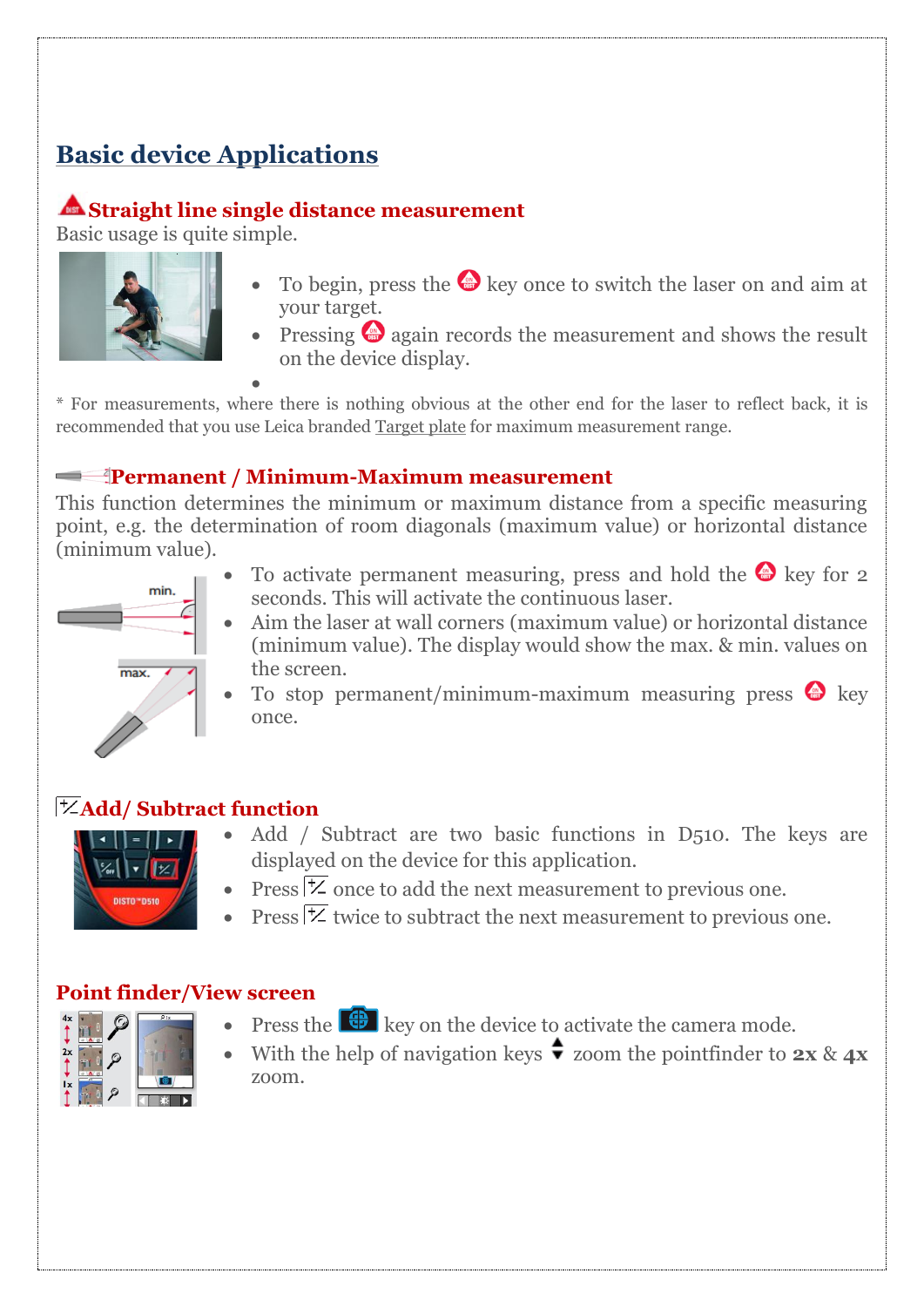#### **Area Measurement**

Area measurement is a basic function provided in all Leica Disto devices. This helps you calculate the area of wall or surface just by measuring its sides from the same reference point.

For measuring the area of a surface, press the Function key  $F^{\text{UNC}}$  once.



• On this screen, the *area application*  $\sqrt{ }$  is located at the *center* of the display.

*\*In D510, you can also find the area application at the bottom left of the device as you switch it on.* 

- Navigate to the  $\sqrt{\phantom{a}}$  icon using  $\blacklozenge$  keys to select for *Area application*. Select the  $\angle$  icon using = key.
- To begin, press the  $\bullet$  key once to switch the laser on and aim at your target to take the 1st reading.
- Then focusing from the same reference point take the  $2<sup>nd</sup>$  reading by measuring the adjacent wall length. *(as the area icon will indicate on display)*
- Once this process is completed the device automatically calculates the area for you.

#### \* Adding and subtracting areas

You can measure two separate areas and add or subtract them from each other with the help of  $\pm$  or  $\equiv$  keys.

#### \*\*The device also calculates

*The total linear distance or the circumference.*

#### **Volume Measurement**

- For measuring the volume of an object press the Function key FUNG once.
- On this screen, *volume application* is located at the *bottom right* of the display.
- Navigate to the **independent of the interval**  $\bullet \bullet$  keys to select for <u>Volume</u> application. Select the  $\blacksquare$  icon using  $=$  key.
- Measure the three adjacent lengths  $(l \times b \times h)$  using  $\bullet$ , (as the volume *icon will indicate on display)*

\**All measurement needs to be taken from the same reference point.*

 Once this process is completed the device automatically calculates the volume on the display.

#### \*The device also calculates:

- *Ceiling/floor area*
- *Wall areas*
- *Total linear distance (circumference)*

#### **Triangular Area Measurement**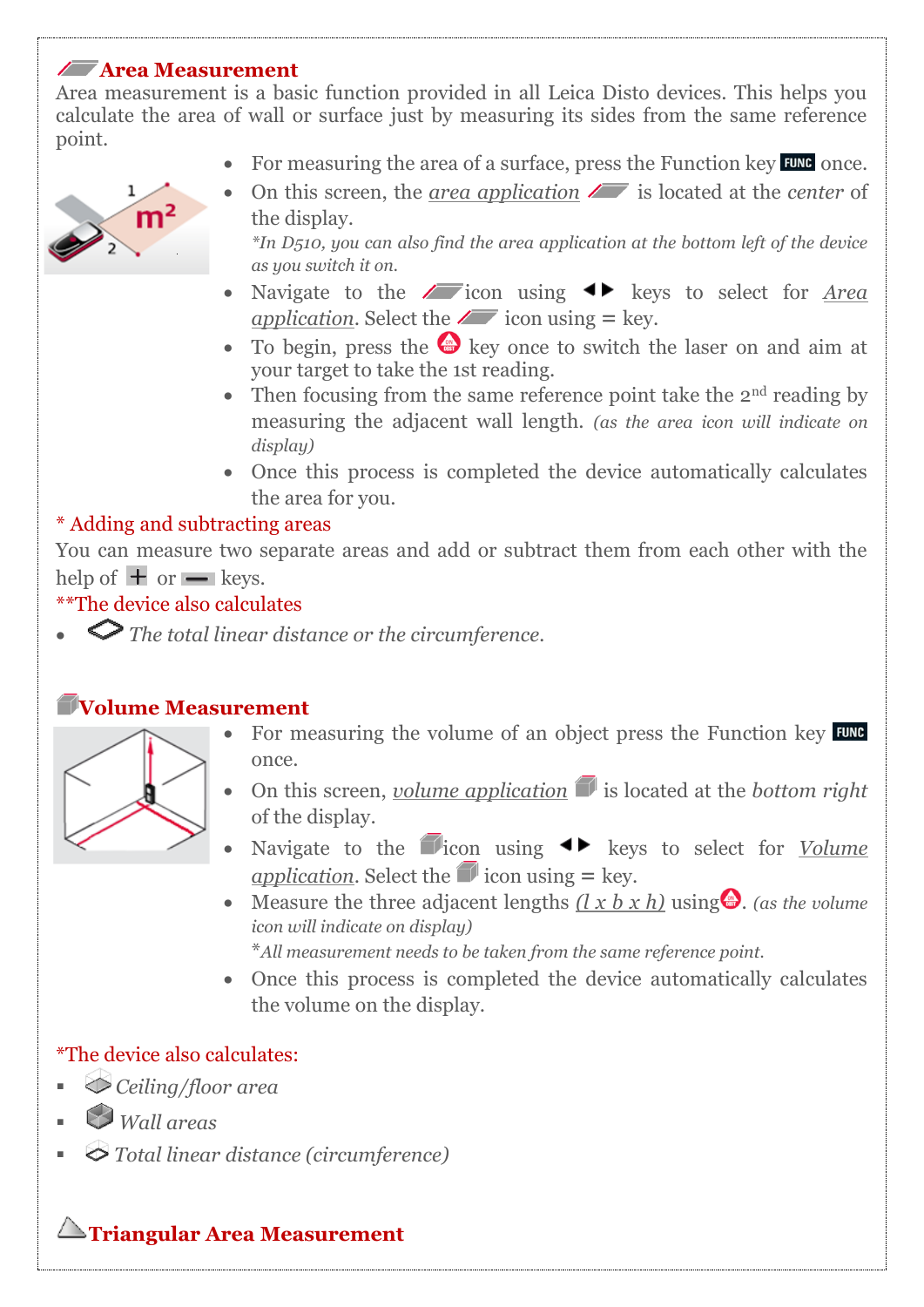

- For measuring the area of a triangular surface, press the Function key FUNC once.
- Move to the second page of application screen using  $\blacktriangleleft \blacktriangleright$  keys.
- On this screen, *Triangle Area Measurement* icon  $\triangle$  is located at the top left of the display.
- Navigate to the  $\triangle$  icon using  $\blacktriangle$  keys to select for *Triangle Area Measurement application.* Select the  $\triangle$  icon using  $=$  key.
- Measure all three sides of a triangle aiming lasers at  $1<sup>st</sup>$ ,  $2<sup>nd</sup>$  and  $3<sup>rd</sup>$ target points using  $\bullet$  as indicated  $\triangle$ ,  $\triangle$ ,  $\triangle$ .
- Once this process is completed the device automatically calculates the area for you.

#### \*The device also calculates

- *The total linear distance or the circumference and*
- *Angle between the 1st and 2nd measurement*

# **Smart Horizontal Mode™**

A wonderful application to measure the horizontal distance even with an obstruction in the way.

 For measuring the distance from an object through Smart Horizontal  $\text{Mode}^{\text{TM}}$ , press the Function key **EUNC** once.



- On this screen, *Smart Horizontal application* **4** icon is located at the *middle right* of the display.
- Navigate to the icon using  $\blacktriangleleft$  keys to select for *Smart Horizontal application*. Select the  $\triangle$  icon using = key.
- Aim the laser at an angle of a certain tilt and record the measurement by pressing  $\blacksquare$ .
- The device automatically calculates the horizontal distance from the target.

\**Along with the horizontal distance this application also records:*

- *angle of the tilt*
- *length of the tilt and*
- *the vertical height from the device.*

# l<sup>11</sup>Long range Mode

The long range mode allows measuring of difficult targets in unfavourable conditions such as bright light or extremely reflective objects.

- To activate the *long range mode* press the Function key **EUNC** once.
- Move to the second page of application screen using  $\blacktriangleleft \blacktriangleright$  keys.
- On this screen, *Long range mode* in its located at the *Top middle* of the display.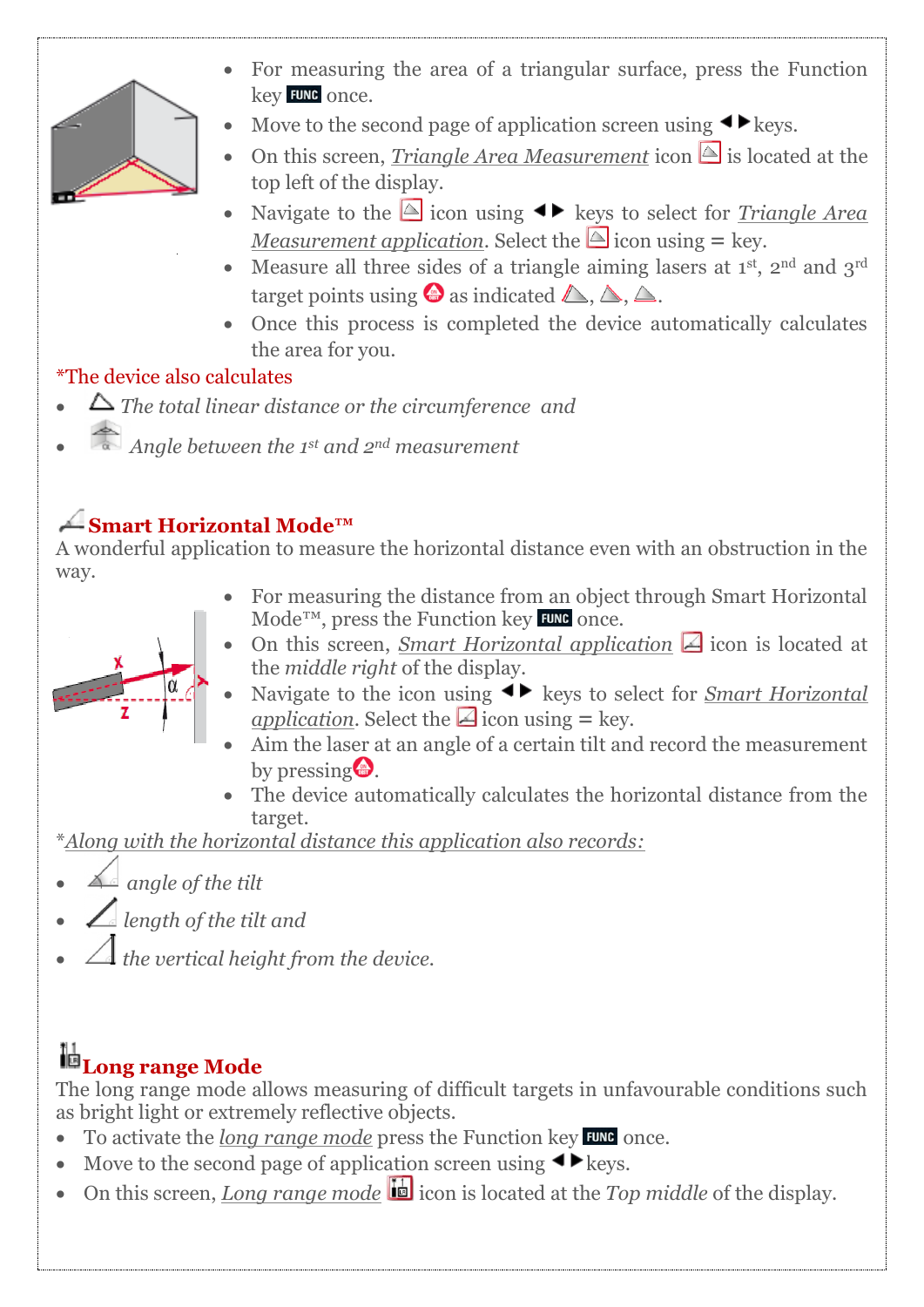- Navigate to the icon using  $\blacktriangleleft\blacktriangleright$  keys to select for <u>long range mode</u>. Select the  $\blacksquare$  icon  $using = \text{key}$ .
- Toggle between  $\mathbf{b} \times \mathbf{b}$  using  $=$  key.

# **Inclination Tracking**

 $\alpha$ 

Inclination tracking helps you achieve the absolute 0° or 90° apart from finding the actual inclination of an object such as staircase railings; sloped floors etc. Ideal for horizontal and vertical adjustments.

- To activate the *Inclination Tracking* press the Function key **EUNC** once.
- On this screen, *Inclination Tracking* icon  $\mathbb{E}$  is located at the *bottom left* of the display.
- Navigate to the icon using  $\blacktriangleleft$  keys to select *Inclination Tracking*. Select the  $\boxed{\mathbb{Z}}$  icon  $using = \text{key}$ .
- The device automatically starts tracking the angle. The device beeps at absolute  $o^{\circ}$  and 90°.

# **Advance device Applications**

# **Sloped Objects**

This function is used to measure the angle and length of a sloped object.



- For measuring the length of a sloped object, press the Function key FUNC once.
- Move to the second page of application screen using  $\blacktriangle$  keys.
- On this screen, *Sloped object measurement application*  $\leq$  icon is located at the *middle left* of the display.
- Navigate to the icon using  $\blacklozenge$  keys to select for *Sloped object application*. Select the **i** icon using  $=$  key.
- To measure the slope, measure points *a. & b.* from the same reference point.
	- **How to measure a. & b.**
	- *a*. Aim the laser with the  $\bullet$  key to the top or the upper point of the slope and press the  $\bullet$  key again to record that measurement.
	- *b.* Same way aim the laser at the lower target of the slope and measure that point.

The device automatically calculates, distance bewtween both points along with:

- *Horizontal distance between the 2 points*
- *Vertical height between both points and*
- *The angle included between both the points*

\**This application requires tripod.*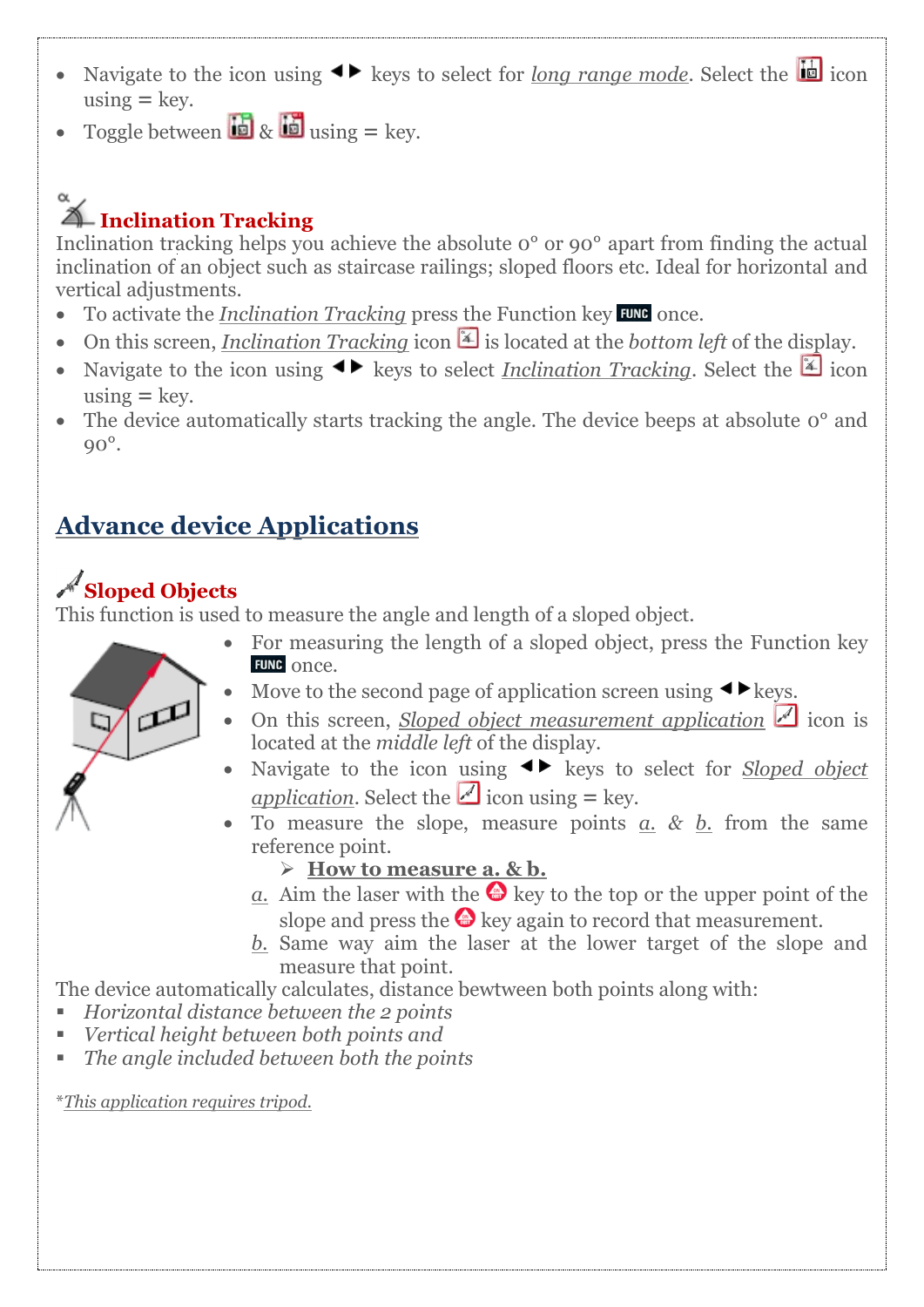### **Trapezium**

This function helps you measure the detailed measurements of a Trapezium *(an object whose 2 lengths are of 2 different sizes)*.

- $\bullet$  Press the Function key FUNG once.
- Move to the second page of the application screen using  $\blacktriangleleft \blacktriangleright$  keys.
- On this screen, *Trapezium application* icon  $\Box$  is located at the *middle right* of the display.
- Navigate to the icon using  $\blacktriangleleft$  keys to select for *Sloped object <u>application</u>*. Select the  $\Box$  icon using = key.
- To measure the slope, measure points *a. & b.* from the same reference point.
	- **How to measure a. & b.**
	- a. Measure the height of the shorter side of the Trapezium shaped building or object with the help of  $\bigoplus$  key.
	- b. Press the  $\bullet$  key again and from the same reference point aim the laser diagonally at the 2nd point of the Trapezium as shown in the figure. Press  $\bigoplus$  key again to record that measurement.

The device automatically calculates, distance bewtween both points along with:

- *Slope length between the points a. & b.*
- *The area of Trapezium*
- *The angle included between a. & b.*

\**This application requires tripod.*

# **Height Profile measurement**

This function helps you measure the height differences between 2 or more reference points.

- $\bullet$  Press the Function key FUNC once.
- $\bullet$  Move to the second page of the application screen using  $\blacktriangleleft \blacktriangleright$  keys.
- On this screen, *height profile measurement application* icon  $\mathbb{H}$  is located at the *Top right* of the display.
- Aim at reference point (REF). b.
- Aim at additional points 1-x.

a.

- Navigate to the icon using  $\blacklozenge$  keys to select for *Height profile application*. Select the  $\frac{1}{2}$  icon using = key.
- To measure the height difference between 2 or more reference points aim at a certain reference point and record that measurement by pressing .
- Next aim the device at the second reference point as shown in the figure on the left and record that measurement by pressing $\bullet$ .

\**You can repeat this process to measure the difference between more than 2 points.* 

With each measuremen the device automatically calculates:

- *Horizontal distance from the device.*
- *Height difference from the previous reference point.*

\*\**This application requires tripod.*

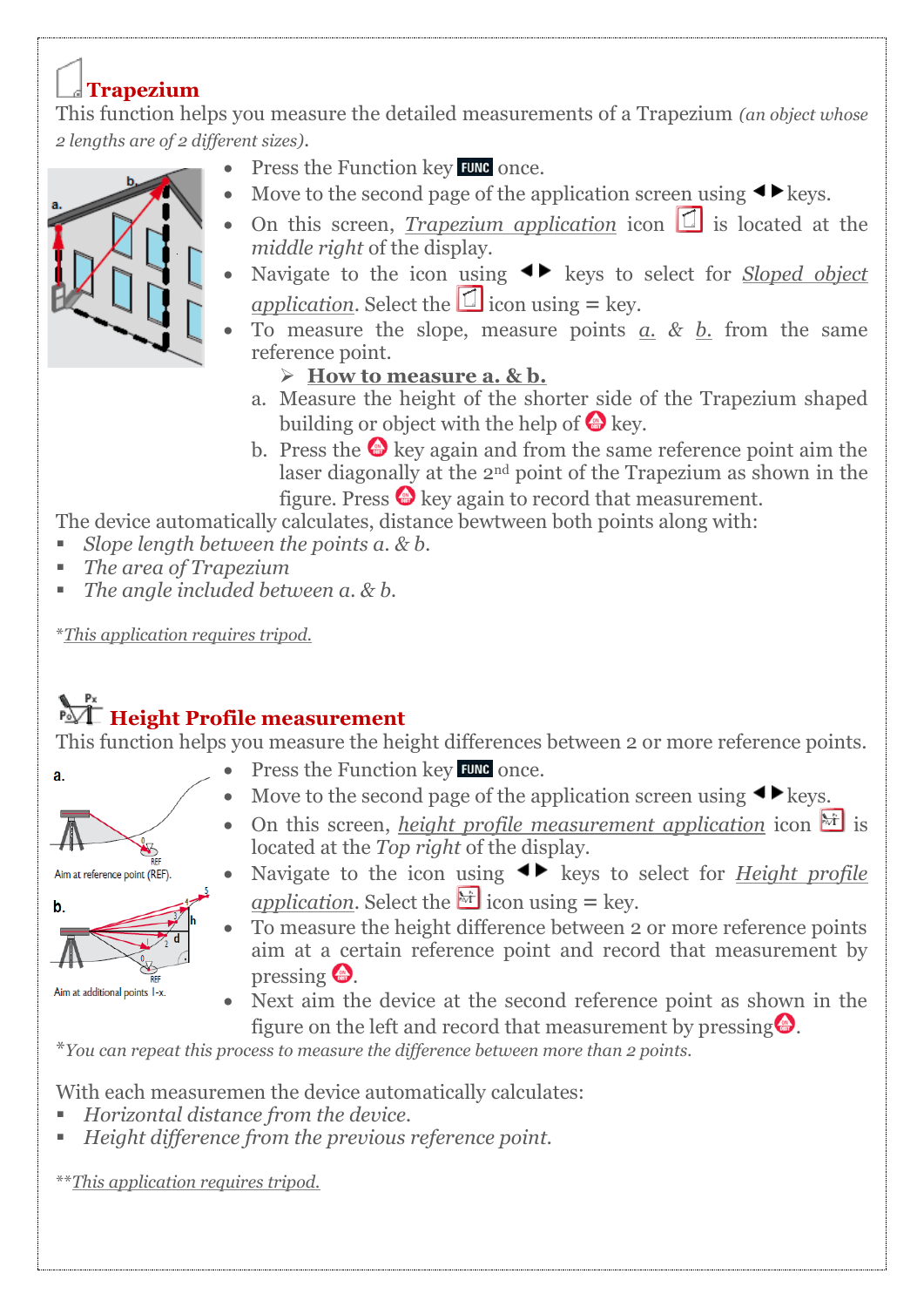# **Height Tracking**

Use this function to measure the height of an object from a distance. This especially works when you are measuring the height of buildings or trees, objects without suitable reflective points.

- For tracking the height of an object, press the Function key FUNC once.
- Move to the second page of application screen using  $\blacktriangleleft \blacktriangleright$  keys.
- On this screen, *Height Tracking application* icon  $\Box$  is located at the *centre* of the display.
- Navigate to the icon using  $\blacktriangleleft\blacktriangleright$  keys to select for <u>Height Tracking</u>. Select the  $\Box$  icon using  $=$  key.
- To track the height, measure points *a. & b.* from the same reference point.
	- **How to measure a. & b.**
	- a. Aim the laser using  $\bullet$  key at the lower point of the object and record that measurement by pressing  $\bullet$  key again.
	- b. Press the  $\bullet$  key 3<sup>rd</sup> time to start Height tracking. Now keep aiming the laser upwards until you have reached your desired point. Press  $\bigcirc$  key 4th and the final time to record that last measurement.

The device automatically calculates the height, between points a. & b. along with:

- *Inclination angle at point a.*
- *Length from the device to point a.*
- *Inclination angle at point b.*
- *Vertical height between both points a. & b. and*
- *Horizontal distance between the device and the object*

**\****The upper point can be targeted with the digital point finder and does not need a reflective laser target as the device only measures the inclination.* 

**\*\****This application requires tripod.*

# **2 point indirect horizontal length measurement**

This function helps you measure the length of an object indirectly just by focusing on 2 points.

- $\bullet$  Press the Function key FUNG ocne.
- Move to the second page of the application screen using  $\blacktriangleleft \blacktriangleright$  keys.
- On this screen, *2 point indirect length measurement application* icon  $\mathbb{\Sigma}$  is located at the *bottom centre* of the display.
- Navigate to the icon using  $\blacktriangleleft\blacktriangleright$  keys to select the option for *2 point indirect measurement*. Select the  $\Box$  icon using = key.
- To measure the horizontal length through this application, measure points *a. & b.* from the same reference point.
	- **How to measure a. & b.**
	- $\bullet$  Aim the laser at point *a*. and record that measurement by pressing  $\bullet$
	- Next aim the laser at point *b.* as shown in the figure on the left and record that measurement by pressing  $\bullet$  again
	- The device automatically calculates the distance from **a.** to **b.**